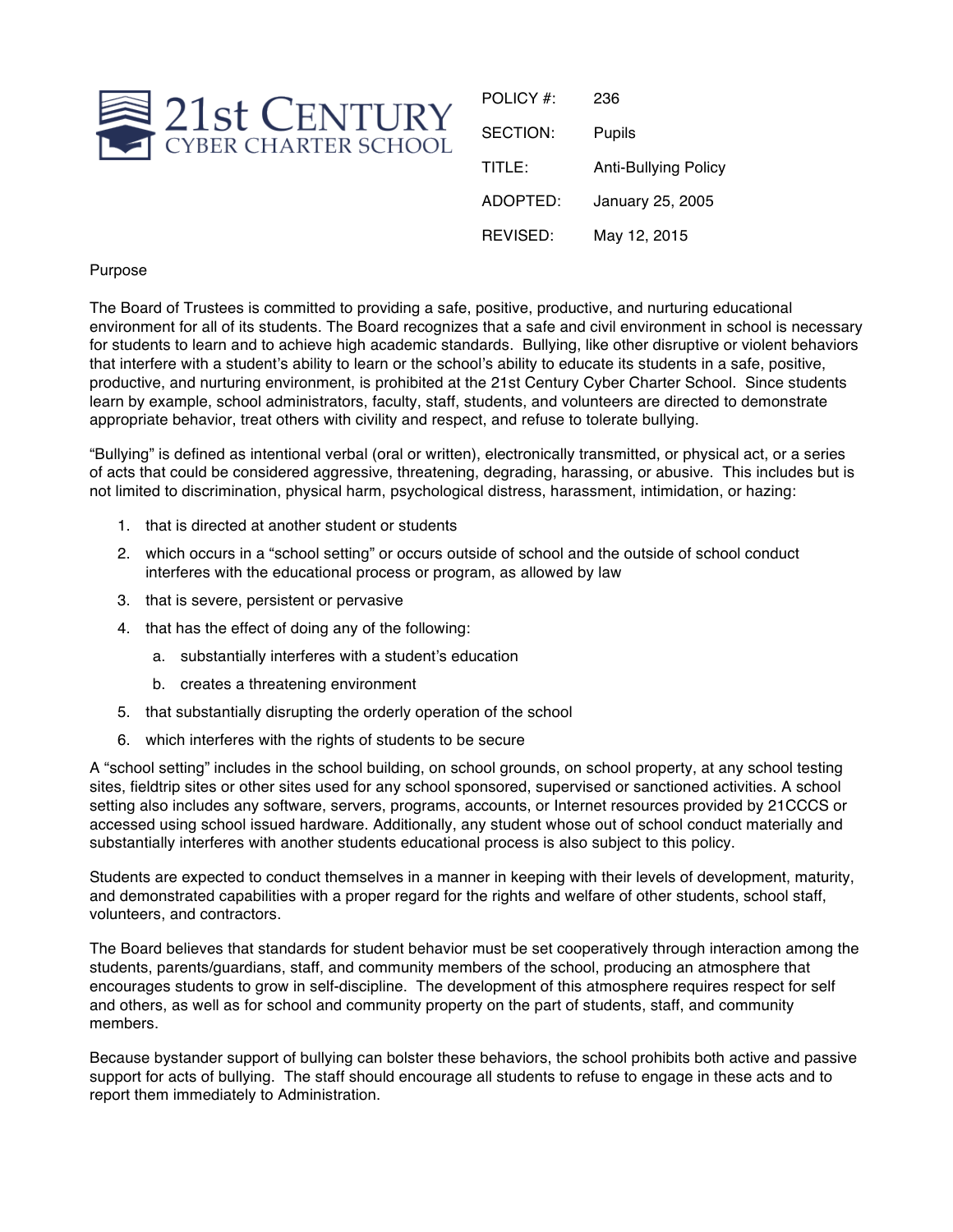Consequences and appropriate remedial actions for a student or staff member who commits one or more acts of bullying will face disciplinary actions up to expulsion according to the student code of conduct and could have their privileges revoked including restrictions of school issued accounts and hardware in the case of a student, or disciplinary actions up to termination in the case of an employee.

Consequences for a student who commits an act of bullying shall be unique to the individual incident and will vary in method and severity according to the nature of the behavior, the developmental age of the student, and the student's history of problem behaviors and performance, and must be consistent with the school's approved code of student conduct. Remedial measures will be designed to do the following: stop the behavior, correct the problem behavior; prevent another occurrence of the behavior; and protect the victim of the act. Depending upon the incident, expulsion may be recommended to the Board.

The Board requires the Director/CEO to be responsible for receiving complaints alleging violations of this Policy. All school employees are required to report alleged violations of this policy to the Director/CEO. All other members of the school community, including students, parents/guardians, volunteers, and visitors, are encouraged to report any act that may be a violation of this policy. Reports may be made anonymously, but formal disciplinary action may not be based solely on the basis of an anonymous report without further investigation.

The Board requires the Director/CEO to be responsible for determining whether an alleged act constitutes a violation of this Policy. In so doing, the Director/CEO shall conduct a prompt, thorough, and complete investigation of each alleged incident. An investigation is to be conducted within three (3) school days after a report or complaint is made known to the Director/CEO.

The Board prohibits reprisal or retaliation against any person who reports an act of bullying. The consequences and appropriate remedial action for a person who engages in reprisal or retaliation shall be determined by Administration after consideration of the nature, severity, and circumstances of the act.

The Board prohibits any person from falsely accusing another of bullying. The consequences and appropriate remedial action for a person found to have falsely accused another of bullying would face disciplinary actions up to expulsion according to the student code of conduct. Consequences and appropriate remedial action for a school employee found to have falsely accused another of bullying shall be disciplined in accordance with school policies, procedures, and agreements.

The Board requires school officials to annually disseminate the policy to all school staff, students, and parents/guardian, along with a statement explaining that it applies to all applicable acts of bullying and to develop procedures for investigating and addressing any alleged violations of this policy.

The Board further requires school officials to ensure that this policy and procedures for reporting bullying incidents are reviewed with the students within ninety (90) days after the policy is adopted and at least once each school year thereafter.

The Board directs Administration to develop procedures necessary to implement this policy and to develop appropriate prevention, intervention and education strategies related to bullying.

The Board directs that this policy be included in the Student Handbook/Code of Conduct and be made available on the school's website.

21CCCS will comply with applicable federal and state laws relating to bullying including, but not limited to, those requirements delineated in the Charter School Law, Chapter 12 of Title 22 of the Pennsylvania Code and the applicable House Bill 1067 Public School Code amendments relating to bullying.

21CCCS will comply with applicable federal and state laws, including Chapter 711 of Title 22 of the Pennsylvania Code and applicable provisions of the Individuals with Disabilities Education Improvement Act of 2004 (IDEA 2004) and its applicable implementing regulations regarding the discipline of special education students and thought-to-be eligible students who engage in an act of bullying.